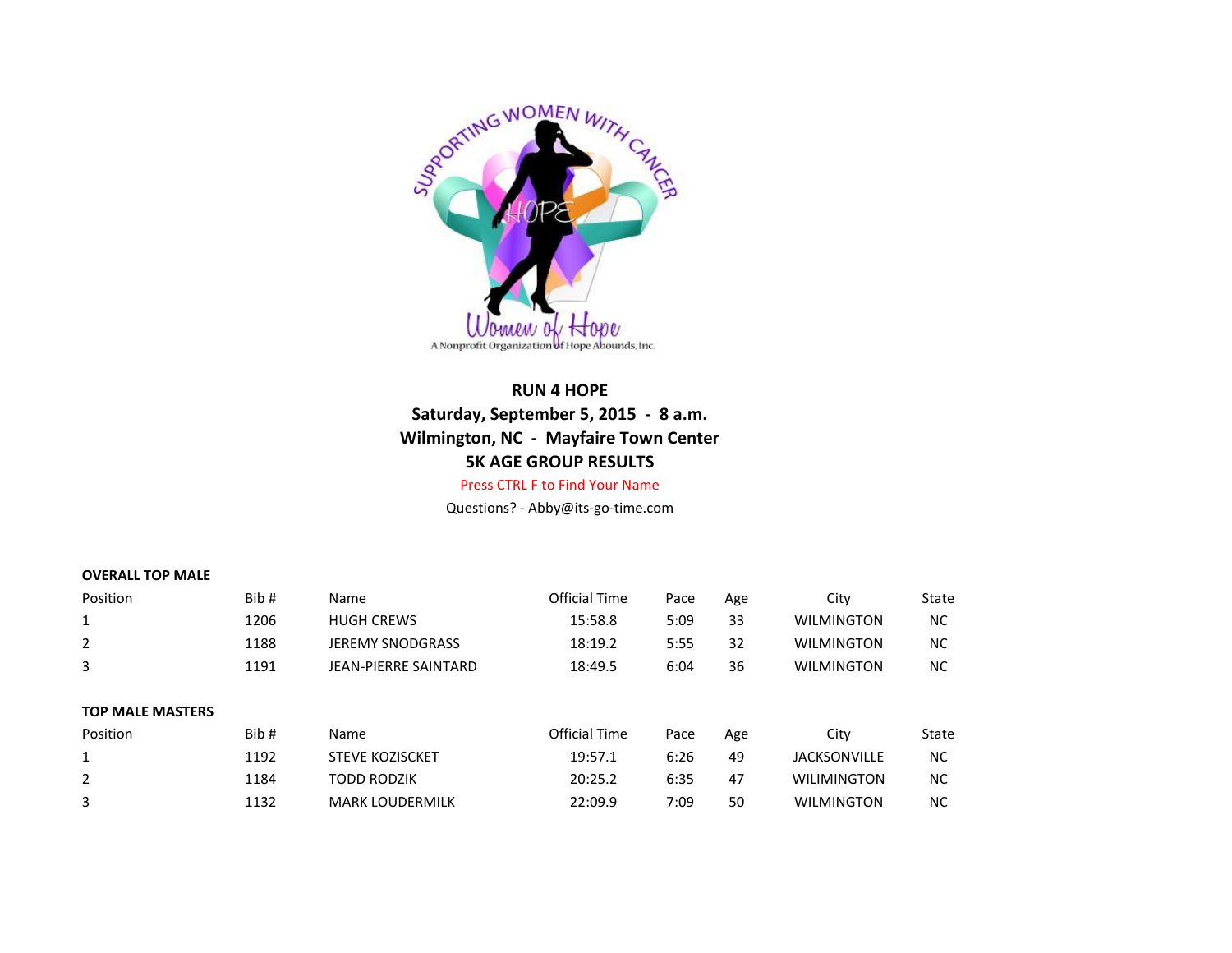| <b>OVERALL TOP FEMALE</b> |  |  |  |
|---------------------------|--|--|--|
|---------------------------|--|--|--|

| <b>OVERALL TOP FEMALE</b> |      |                           |                      |      |     |                           |           |
|---------------------------|------|---------------------------|----------------------|------|-----|---------------------------|-----------|
| Position                  | Bib# | Name                      | <b>Official Time</b> | Pace | Age | City                      | State     |
| $\mathbf{1}$              | 1175 | KIM MUELLER               | 18:28.2              | 5:57 | 39  | <b>CASTLE HAYNE</b>       | <b>NC</b> |
| $\overline{2}$            | 1124 | AMANDA JACOBS             | 21:26.8              | 6:55 | 38  | <b>WRIGHTSVILLE BEACH</b> | <b>NC</b> |
| 3                         | 1187 | MONICA RANGEL             | 22:07.4              | 7:08 | 19  | <b>JACKSONVILLE</b>       | <b>NC</b> |
|                           |      |                           |                      |      |     |                           |           |
| <b>TOP FEMALE MASTERS</b> |      |                           |                      |      |     |                           |           |
| Position                  | Bib# | Name                      | <b>Official Time</b> | Pace | Age | City                      | State     |
| $\mathbf{1}$              | 1098 | DEBORAH BARTHOLOW         | 24:45.8              | 7:59 | 49  | <b>WILMINGTON</b>         | <b>NC</b> |
| $\overline{2}$            | 1178 | <b>GEORGIA THOMAS</b>     | 26:06.9              | 8:25 | 52  | <b>WILSON</b>             | <b>NC</b> |
| 3                         | 1151 | <b>CARRIE REED</b>        | 26:22.2              | 8:30 | 48  | <b>WILMINGTON</b>         | <b>NC</b> |
| <b>MALE 9 &amp; UNDER</b> |      |                           |                      |      |     |                           |           |
| Position                  | Bib# | Name                      | <b>Official Time</b> | Pace | Age | City                      | State     |
| $\mathbf{1}$              | 1161 | <b>JACK STERRETT</b>      | 22:55.2              | 7:24 | 9   | <b>WILMINGTON</b>         | <b>NC</b> |
|                           |      |                           |                      |      |     |                           |           |
| <b>MALE 10 - 14</b>       |      |                           |                      |      |     |                           |           |
| Position                  | Bib# | Name                      | <b>Official Time</b> | Pace | Age | City                      | State     |
| $\mathbf{1}$              | 1090 | <b>CHRISTIAN ABBOTT</b>   | 21:50.0              | 7:03 | 12  | <b>GREENWOOD</b>          | VA        |
| 2                         | 1092 | <b>GIDEON ABBOTT</b>      | 23:05.1              | 7:27 | 11  | <b>GREENWOOD</b>          | VA        |
| <b>MALE 15 - 19</b>       |      |                           |                      |      |     |                           |           |
| Position                  | Bib# | Name                      | <b>Official Time</b> | Pace | Age | City                      | State     |
| $\mathbf{1}$              | 1127 | <b>CHRISTOPHER KARRAS</b> | 19:51.3              | 6:24 | 18  | <b>WILMINGTON</b>         | <b>NC</b> |
| <b>MALE 25 - 29</b>       |      |                           |                      |      |     |                           |           |
| Position                  | Bib# | Name                      | <b>Official Time</b> | Pace | Age | City                      | State     |
| $\mathbf{1}$              | 1130 | <b>GREG LANIER</b>        | 25:02.7              | 8:05 | 27  | <b>BURGAW</b>             | <b>NC</b> |
| $\overline{2}$            | 1195 | <b>GLEN LEE</b>           | 28:57.6              | 9:20 | 26  | <b>WILIMINGTON</b>        | <b>NC</b> |
|                           |      |                           |                      |      |     |                           |           |
| <b>MALE 30 - 34</b>       |      |                           |                      |      |     |                           |           |
| Position                  | Bib# | Name                      | <b>Official Time</b> | Pace | Age | City                      | State     |
| 1                         | 1117 | <b>CHAD GORE</b>          | 26:28.9              | 8:32 | 31  | <b>ROCKY POINT</b>        | NC        |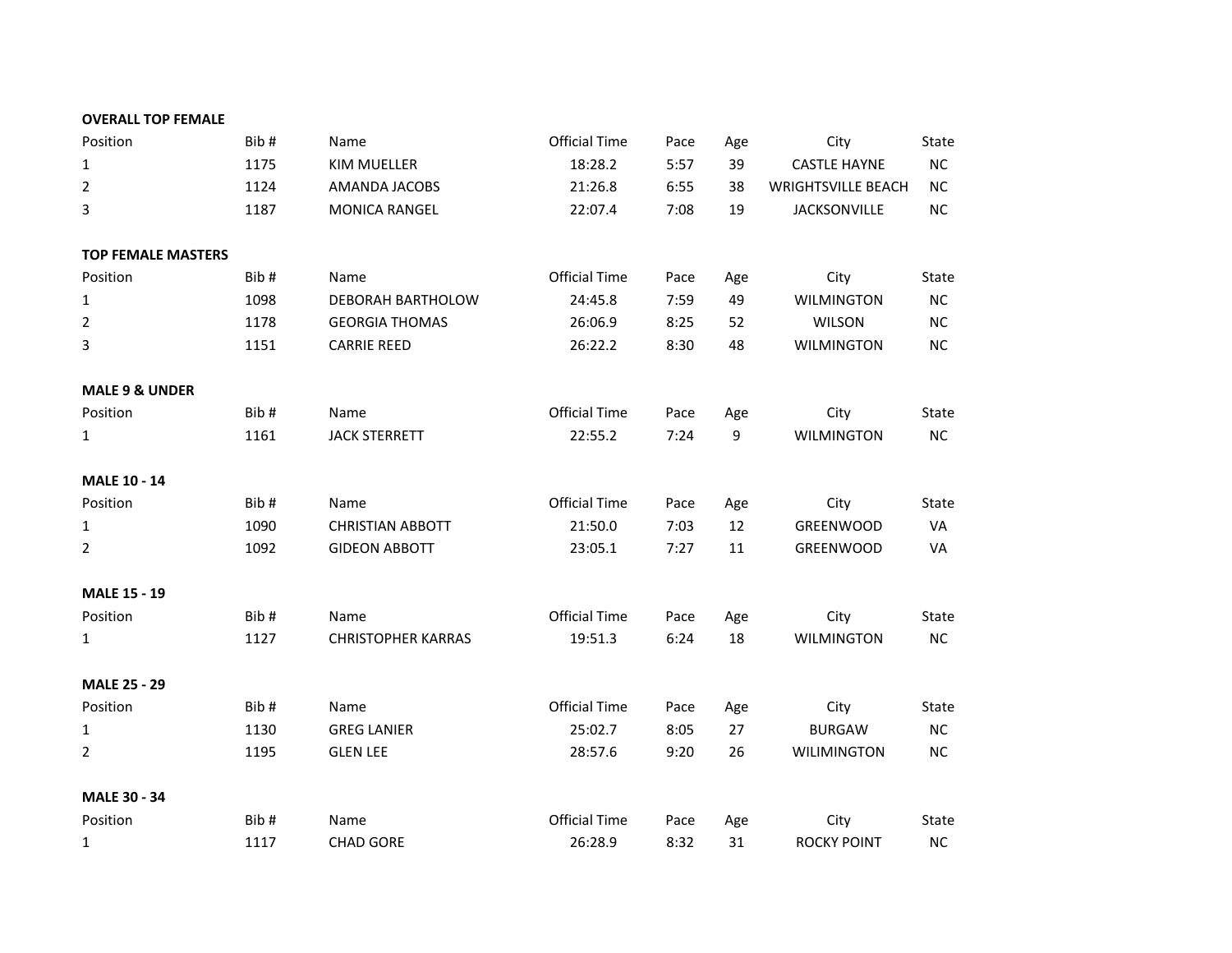| 2                   | 1155 | <b>RYAN SHAFER</b>    | 35:03.5              | 11:18 | 30  | <b>WILMINGTON</b>         | <b>NC</b> |
|---------------------|------|-----------------------|----------------------|-------|-----|---------------------------|-----------|
| MALE 35 - 39        |      |                       |                      |       |     |                           |           |
| Position            | Bib# | Name                  | <b>Official Time</b> | Pace  | Age | City                      | State     |
| 1                   | 1093 | MICHAEL ABBOTT        | 20:39.3              | 6:40  | 39  | GREENWOOD                 | VA        |
| 2                   | 1167 | <b>JAMIE WANNER</b>   | 21:58.3              | 7:05  | 38  | <b>WILMINGTON</b>         | <b>NC</b> |
| 3                   | 1160 | <b>BILL STERRETT</b>  | 22:10.0              | 7:09  | 37  | <b>WILMINGTON</b>         | NC        |
| 4                   | 1180 | <b>SHAUN HILL</b>     | 22:29.2              | 7:15  | 36  | <b>WILMINGTON</b>         | NC        |
| 5                   | 1096 | AL BAILEY             | 30:00.6              | 9:41  | 39  | <b>BOLIVIA</b>            | NC.       |
| 6                   | 1166 | SAL VASQUEZ           | 34:14.4              | 11:03 | 39  | <b>WILMINGTON</b>         | NC        |
| <b>MALE 40 - 44</b> |      |                       |                      |       |     |                           |           |
| Position            | Bib# | Name                  | <b>Official Time</b> | Pace  | Age | City                      | State     |
| 1                   | 1125 | <b>BEN JENSEN</b>     | 23:27.4              | 7:34  | 42  | <b>WILMINGTON</b>         | NC        |
| 2                   | 1148 | <b>CHRIS PEARCE</b>   | 24:53.3              | 8:02  | 40  | <b>BURGAW</b>             | NC        |
| 3                   | 1108 | DAVID CURBO           | 25:46.0              | 8:19  | 41  | <b>WILMINGTON</b>         | NC        |
| 4                   | 1144 | <b>JOSE NAVA</b>      | 25:54.6              | 8:21  | 44  | <b>WILMINGTON</b>         | <b>NC</b> |
| 5                   | 1131 | <b>GABRIEL LEAL</b>   | 27:50.5              | 8:59  | 44  | <b>HOLLY RIDGE</b>        | NC        |
| 6                   | 1199 | <b>GARY TOPPIN</b>    | 31:43.1              | 10:14 | 43  | <b>CAROLINA BEACH</b>     | NC        |
| 7                   | 1123 | ROBERT HECTOR         | 32:23.4              | 10:27 | 41  | <b>ROSE HILL</b>          | NC        |
| 8                   | 1209 | <b>DEAN KURRAR</b>    | 35:38.6              | 11:30 | 40  | <b>WILMINGTON</b>         | <b>NC</b> |
| <b>MALE 45 - 49</b> |      |                       |                      |       |     |                           |           |
| Position            | Bib# | Name                  | <b>Official Time</b> | Pace  | Age | City                      | State     |
| 1                   | 1183 | <b>SHERMAN CRINER</b> | 24:23.4              | 7:52  | 49  | <b>WRIGHTSVILLE BEACH</b> | $NC$      |
| 2                   | 1202 | <b>ANDREW MCVEY</b>   | 28:18.4              | 9:08  | 47  | <b>WILIMINGTON</b>        | <b>NC</b> |
| 3                   | 1164 | <b>ERIC THIGPEN</b>   | 31:26.8              | 10:08 | 47  | HAMPSTEAD                 | <b>NC</b> |
| 4                   | 1172 | <b>KEVIN WESLOCK</b>  | 32:01.5              | 10:20 | 47  | <b>ROSELLE</b>            | IL        |
| <b>MALE 50 - 54</b> |      |                       |                      |       |     |                           |           |
| Position            | Bib# | Name                  | <b>Official Time</b> | Pace  | Age | City                      | State     |
| 1                   | 1186 | <b>ROD HOOKER</b>     | 23:35.7              | 7:36  | 54  | <b>WILIMINGTON</b>        | NC        |
| 2                   | 1179 | <b>TIM COREY</b>      | 26:11.1              | 8:27  | 54  | <b>WILMINGTON</b>         | NC        |
| 3                   | 1115 | <b>JEFF GALLOP</b>    | 26:12.6              | 8:27  | 53  | <b>WILMINGTON</b>         | <b>NC</b> |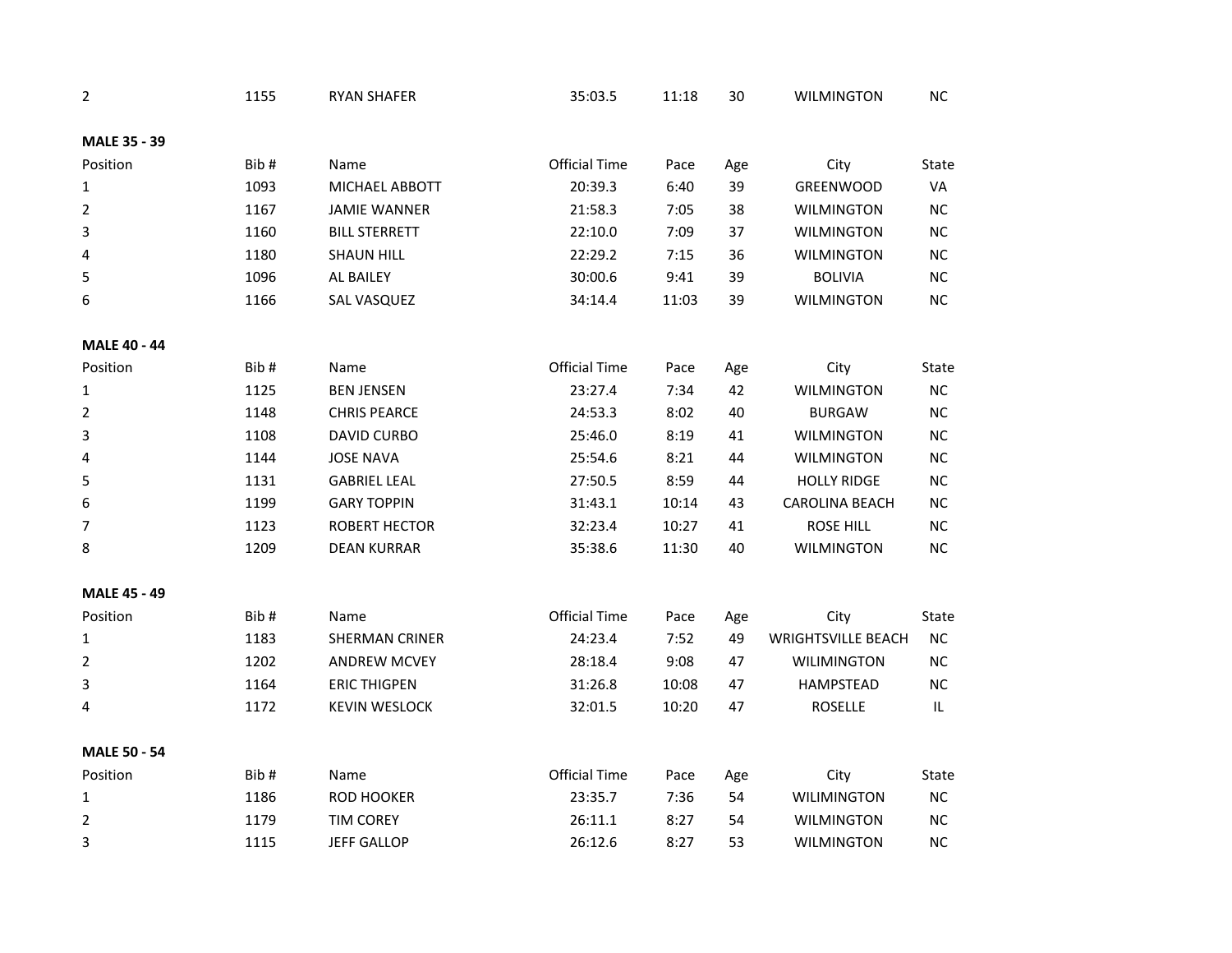| <b>MALE 55 - 59</b>         |      |                         |                      |       |     |                       |           |
|-----------------------------|------|-------------------------|----------------------|-------|-----|-----------------------|-----------|
| Position                    | Bib# | Name                    | <b>Official Time</b> | Pace  | Age | City                  | State     |
| $\mathbf{1}$                | 1105 | MICHAEL CLAYTER         | 26:33.2              | 8:34  | 55  | LELAND                | NC        |
| $\overline{2}$              | 1171 | <b>DAVE WERLING</b>     | 33:38.9              | 10:51 | 59  | <b>WILMINGTON</b>     | NC        |
| <b>MALE 60 - 64</b>         |      |                         |                      |       |     |                       |           |
| Position                    | Bib# | Name                    | <b>Official Time</b> | Pace  | Age | City                  | State     |
| $\mathbf{1}$                | 1149 | <b>DAVID PEARCE</b>     | 26:18.8              | 8:29  | 60  | <b>ROCKY POINT</b>    | NC        |
| <b>MALE 65+</b>             |      |                         |                      |       |     |                       |           |
| Position                    | Bib# | Name                    | <b>Official Time</b> | Pace  | Age | City                  | State     |
| $\mathbf{1}$                | 1194 | RICH DEVICTOR           | 25:12.9              | 8:08  | 75  | LELAND                | NC        |
| $\overline{2}$              | 1122 | <b>GERALD HARRELL</b>   | 29:06.2              | 9:23  | 66  | <b>WILMINGTON</b>     | NC.       |
| 3                           | 1095 | <b>SAM ALLEN</b>        | 47:11.9              | 15:13 | 66  | <b>WILMINGTON</b>     | NC        |
| <b>FEMALE 9 &amp; UNDER</b> |      |                         |                      |       |     |                       |           |
| Position                    | Bib# | Name                    | <b>Official Time</b> | Pace  | Age | City                  | State     |
| $\mathbf{1}$                | 1198 | <b>MARIS TOPPIN</b>     | 25:48.9              | 8:19  | 9   | <b>CAROLINA BEACH</b> | $NC$      |
| $\overline{2}$              | 1091 | <b>ELIZABETH ABBOTT</b> | 36:56.2              | 11:55 | 9   | GREENWOOD             | VA        |
| <b>FEMALE 10 - 14</b>       |      |                         |                      |       |     |                       |           |
| Position                    | Bib# | Name                    | <b>Official Time</b> | Pace  | Age | City                  | State     |
| $\mathbf{1}$                | 1111 | <b>ABBY FLETCHER</b>    | 29:50.0              | 9:37  | 11  | <b>WILMINGTON</b>     | NC        |
| $\overline{2}$              | 1196 | <b>AVA TOPPIN</b>       | 30:38.8              | 9:53  | 11  | <b>CAROLINA BEACH</b> | <b>NC</b> |
| 3                           | 1210 | <b>ERIN JENSEN</b>      | 44:29.5              | 14:21 | 12  | <b>WILMINGTON</b>     | NC        |
| <b>FEMALE 20 - 24</b>       |      |                         |                      |       |     |                       |           |
| Position                    | Bib# | Name                    | <b>Official Time</b> | Pace  | Age | City                  | State     |
| $\mathbf{1}$                | 1121 | <b>MONET HARDISON</b>   | 40:35.1              | 13:05 | 24  | KENANSVILLE           | NC.       |
| $\overline{2}$              | 1205 | NICOLE FOOTE            | 43:20.6              | 13:59 | 23  | RALEIGH               | <b>NC</b> |
| <b>FEMALE 25 - 29</b>       |      |                         |                      |       |     |                       |           |
| Position                    | Bib# | Name                    | <b>Official Time</b> | Pace  | Age | City                  | State     |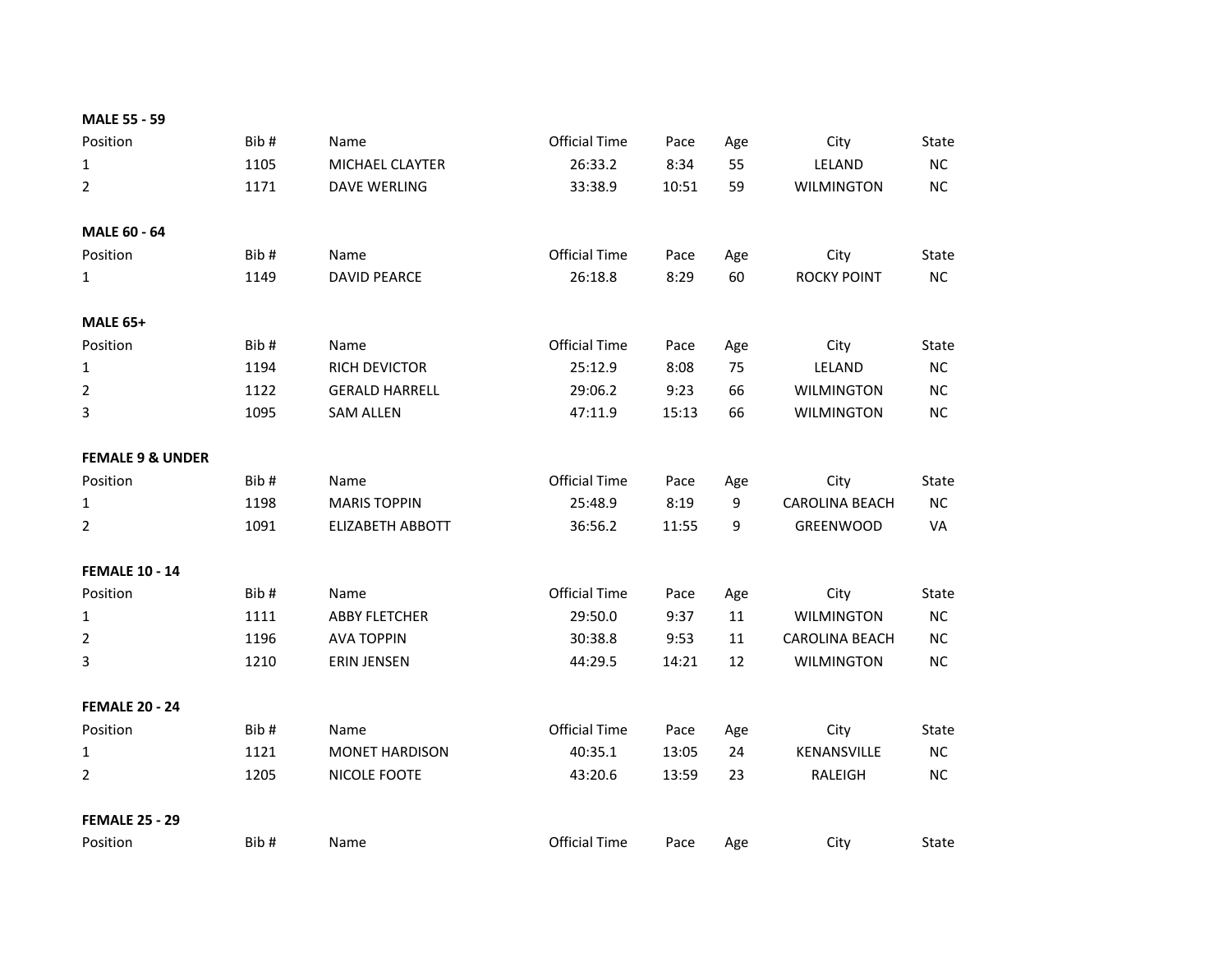| $\mathbf{1}$          | 1101 | <b>DANIELLE BOISSE</b>   | 26:43.7              | 8:37  | 27  | <b>WILMINGTON</b>   | NC.       |  |
|-----------------------|------|--------------------------|----------------------|-------|-----|---------------------|-----------|--|
| $\overline{2}$        | 1140 | <b>STEPHANIE MORRIS</b>  | 27:08.1              | 8:45  | 29  | <b>CORNING</b>      | <b>NY</b> |  |
| 3                     | 1118 | <b>GENEVIEVE GOURLAY</b> | 27:43.1              | 8:56  | 29  | <b>HOLLY RIDGE</b>  | <b>NC</b> |  |
| 4                     | 1169 | <b>ASHLEY WEBB</b>       | 32:00.0              | 10:19 | 27  | <b>JACKSONVILLE</b> | NC        |  |
| 5                     | 1189 | JULIE SNODGRASS          | 33:13.4              | 10:43 | 29  | <b>WILMINGTON</b>   | <b>NC</b> |  |
| 6                     | 1133 | ALEXANDRA LYSIK          | 36:07.6              | 11:39 | 29  | <b>WILMINGTON</b>   | NC        |  |
| $\overline{7}$        | 1203 | AMANDA MAURER            | 40:41.7              | 13:07 | 26  | <b>WILIMINGTON</b>  | NC        |  |
| <b>FEMALE 30 - 34</b> |      |                          |                      |       |     |                     |           |  |
| Position              | Bib# | Name                     | Official Time        | Pace  | Age | City                | State     |  |
| $\mathbf{1}$          | 1126 | NICOLE JENSEN            | 28:55.7              | 9:20  | 30  | <b>WILMINGTON</b>   | NC        |  |
| $\overline{2}$        | 1200 | <b>PAIGE KRIER</b>       | 32:29.7              | 10:29 | 30  | RALEIGH             | <b>NC</b> |  |
| 3                     | 1156 | SHAWNA SHELTON           | 33:25.3              | 10:47 | 33  | <b>WILMINGTON</b>   | <b>NC</b> |  |
| 4                     | 1208 | MELISSA DEAL             | 36:36.1              | 11:48 | 30  | <b>WILMINGTON</b>   | <b>NC</b> |  |
| 5                     | 1201 | <b>MARY MCINTOSH</b>     | 37:22.3              | 12:03 | 31  | <b>WILIMINGTON</b>  | NC        |  |
| <b>FEMALE 35 - 39</b> |      |                          |                      |       |     |                     |           |  |
| Position              | Bib# | Name                     | <b>Official Time</b> | Pace  | Age | City                | State     |  |
| $\mathbf{1}$          | 1204 | <b>HEATHER KING-GOOD</b> | 24:49.1              | 8:00  | 36  | <b>WILIMINGTON</b>  | <b>NC</b> |  |
| $\overline{2}$        | 1207 | <b>BEVERLY SLAUGHTER</b> | 27:55.2              | 9:00  | 39  | <b>WILMINGTON</b>   | NC        |  |
| 3                     | 1165 | <b>JENNY TUREK</b>       | 28:30.0              | 9:12  | 37  | <b>WILMINGTON</b>   | NC        |  |
| 4                     | 1109 | <b>JACQUI DEGAN</b>      | 28:38.2              | 9:14  | 38  | SWANSBORO           | <b>NC</b> |  |
| 5                     | 1182 | KIM AYARS                | 31:44.2              | 10:14 | 36  | <b>WILIMINGTON</b>  | NC        |  |
| 6                     | 1141 | <b>HEATHER MORRISON</b>  | 32:23.4              | 10:27 | 37  | ROSE HILL           | <b>NC</b> |  |
| $\overline{7}$        | 1097 | JAMILLAH BAILEY          | 32:55.4              | 10:37 | 38  | <b>BOLIVIA</b>      | $NC$      |  |
| 8                     | 1134 | <b>KATIE MATHEWS</b>     | 34:40.3              | 11:11 | 39  | <b>WILMINGTON</b>   | <b>NC</b> |  |
| 9                     | 1181 | ASHLEIGH MILLIGAN        | 35:22.5              | 11:25 | 37  | <b>SHALLOTTE</b>    | NC        |  |
| 10                    | 1135 | AIMEE MCCLELLAN          | 36:29.9              | 11:46 | 39  | <b>WILMINGTON</b>   | <b>NC</b> |  |
| 11                    | 1159 | <b>CATHERINE SOWLES</b>  | 36:52.7              | 11:54 | 35  | <b>WILMINGTON</b>   | NC        |  |
| 12                    | 1190 | JENNIFER LIVINGSTON      | 40:47.8              | 13:09 | 36  | <b>WILMINGTON</b>   | NC        |  |
| <b>FEMALE 40 - 44</b> |      |                          |                      |       |     |                     |           |  |
| Position              | Bib# | Name                     | <b>Official Time</b> | Pace  | Age | City                | State     |  |
| $\mathbf{1}$          | 1174 | <b>JILL WOLFE</b>        | 33:15.9              | 10:44 | 41  | <b>WILMINGTON</b>   | NC        |  |
|                       |      |                          |                      |       |     |                     |           |  |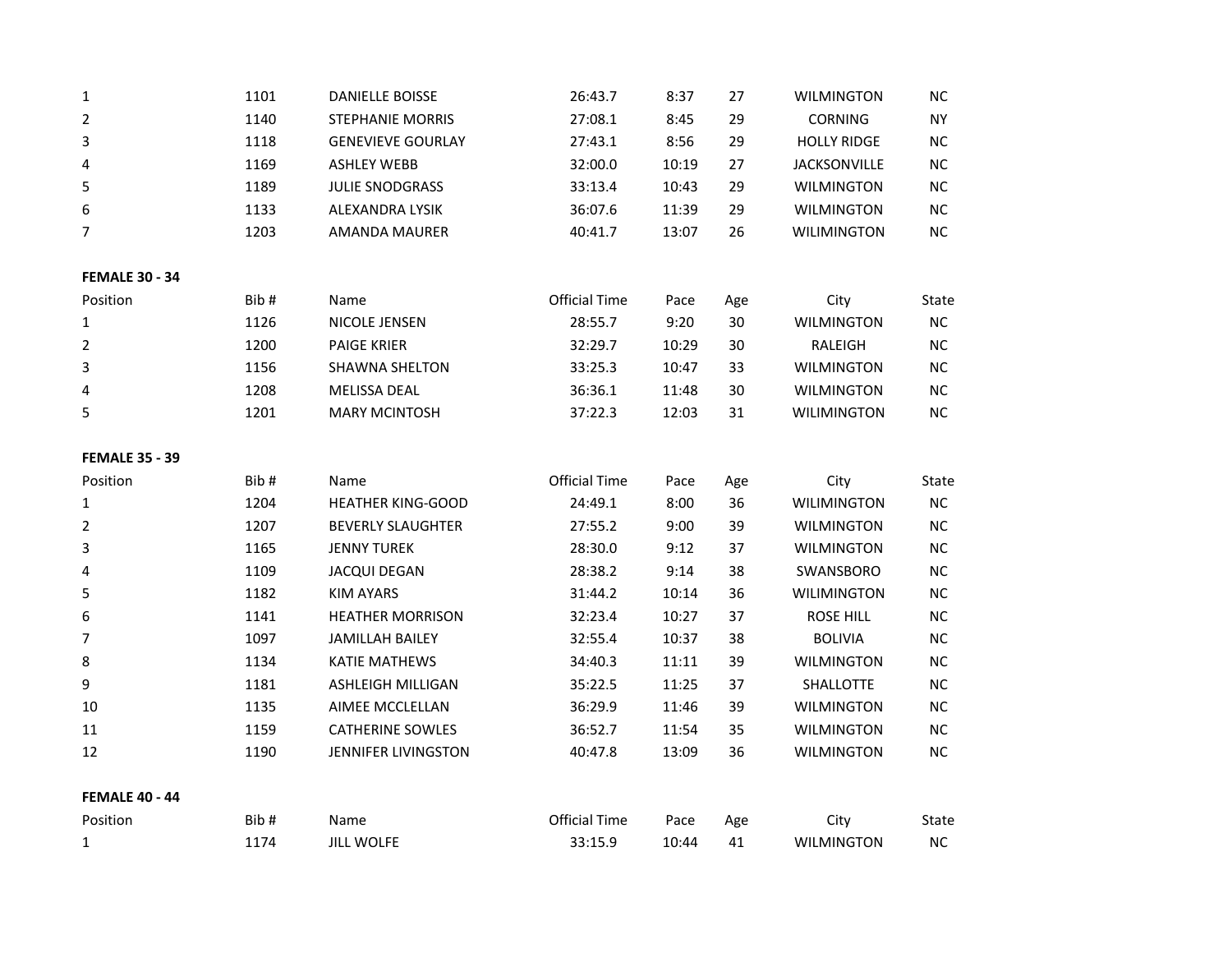| $\overline{2}$        | 1177 | <b>SANDY MITOFSKY</b>   | 34:12.9              | 11:02 | 42  | <b>CAROLINA BEACH</b> | <b>NC</b>  |
|-----------------------|------|-------------------------|----------------------|-------|-----|-----------------------|------------|
| 3                     | 1211 | <b>JENNIFER EDGE</b>    | 38:29.7              | 12:25 | 41  | <b>WILMINGTON</b>     | $NC$       |
| 4                     | 1112 | SHELLEY FLETCHER        | 39:20.5              | 12:41 | 40  | <b>WILMINGTON</b>     | NC         |
| 5                     | 1143 | <b>ANGELA NARRON</b>    | 40:17.1              | 12:59 | 41  | <b>SIMS</b>           | NC         |
| 6                     | 1099 | RHONDA BEISTEL          | 41:24.6              | 13:21 | 40  | <b>WILMINGTON</b>     | $NC$       |
| 7                     | 1137 | <b>MARY MEGEE</b>       | 49:18.0              | 15:54 | 43  | <b>WILMINGTON</b>     | NC         |
| <b>FEMALE 45 - 49</b> |      |                         |                      |       |     |                       |            |
| Position              | Bib# | Name                    | <b>Official Time</b> | Pace  | Age | City                  | State      |
| $\mathbf{1}$          | 1116 | <b>JENNIFER GOLONKA</b> | 26:41.4              | 8:36  | 49  | <b>WILMINGTON</b>     | <b>NC</b>  |
| $\overline{2}$        | 1193 | <b>WENDY COTTEN</b>     | 29:24.8              | 9:29  | 49  | SANFORD               | NC         |
| 3                     | 1103 | <b>CAROLYN BUTLER</b>   | 30:49.5              | 9:56  | 48  | SUWANEE               | GA         |
| 4                     | 1129 | KRISTEN LANGNER WESLOCK | 32:00.8              | 10:19 | 47  | <b>ROSELLE</b>        | IL         |
| 5                     | 1110 | <b>DENISE EVANS</b>     | 35:26.2              | 11:26 | 49  | <b>WILMINGTON</b>     | NC.        |
| 6                     | 1197 | <b>NAN TOPPIN</b>       | 35:45.7              | 11:32 | 46  | <b>CAROLINA BEACH</b> | NC         |
| $\overline{7}$        | 1158 | ANA SIMMONS             | 36:08.3              | 11:39 | 46  | WILIMINGTON           | $NC$       |
| 8                     | 1153 | <b>SHOSHANNA ROUSER</b> | 40:16.4              | 12:59 | 45  | <b>WILMINGTON</b>     | <b>NC</b>  |
| 9                     | 1136 | <b>KRISTEN MCZEKE</b>   | 42:01.0              | 13:33 | 45  | <b>WILMINGTON</b>     | NC         |
| 10                    | 1168 | YOLANDA WARREN          | 43:52.0              | 14:09 | 47  | <b>WILMINGTON</b>     | NC         |
| <b>FEMALE 50 - 54</b> |      |                         |                      |       |     |                       |            |
| Position              | Bib# | Name                    | <b>Official Time</b> | Pace  | Age | City                  | State      |
| 1                     | 1106 | <b>JACKIE CRUSE</b>     | 27:51.4              | 8:59  | 50  | <b>CASTLE HAYNE</b>   | NC         |
| 2                     | 1145 | <b>ELLEN PARKER</b>     | 32:48.0              | 10:35 | 54  | <b>WILMINGTON</b>     | $NC$       |
| 3                     | 1146 | <b>KATHY PARKER</b>     | 33:12.6              | 10:43 | 54  | <b>WILMINGTON</b>     | ${\sf NC}$ |
| 4                     | 1104 | <b>CINDY CLAYTER</b>    | 39:04.8              | 12:36 | 54  | LELAND                | NC         |
| 5                     | 1114 | REBECCA FOOTE           | 43:21.1              | 13:59 | 53  | <b>CLAYTON</b>        | NC         |
| 6                     | 1163 | <b>SUSAN SUITS</b>      | 44:50.3              | 14:28 | 53  | <b>CASTLE HAYNE</b>   | NC.        |
| <b>FEMALE 55 - 59</b> |      |                         |                      |       |     |                       |            |
| Position              | Bib# | Name                    | <b>Official Time</b> | Pace  | Age | City                  | State      |
| $\mathbf{1}$          | 1152 | <b>TRUDY ROBARE</b>     | 26:22.9              | 8:30  | 59  | <b>WILMINGTON</b>     | <b>NC</b>  |
| 2                     | 1138 | <b>LINDA MEYER</b>      | 34:00.7              | 10:58 | 58  | <b>CASTLE HAYNE</b>   | NC         |
| 3                     | 1100 | <b>LYNN BOGEN</b>       | 36:07.3              | 11:39 | 55  | <b>WILMINGTON</b>     | NC         |
|                       |      |                         |                      |       |     |                       |            |